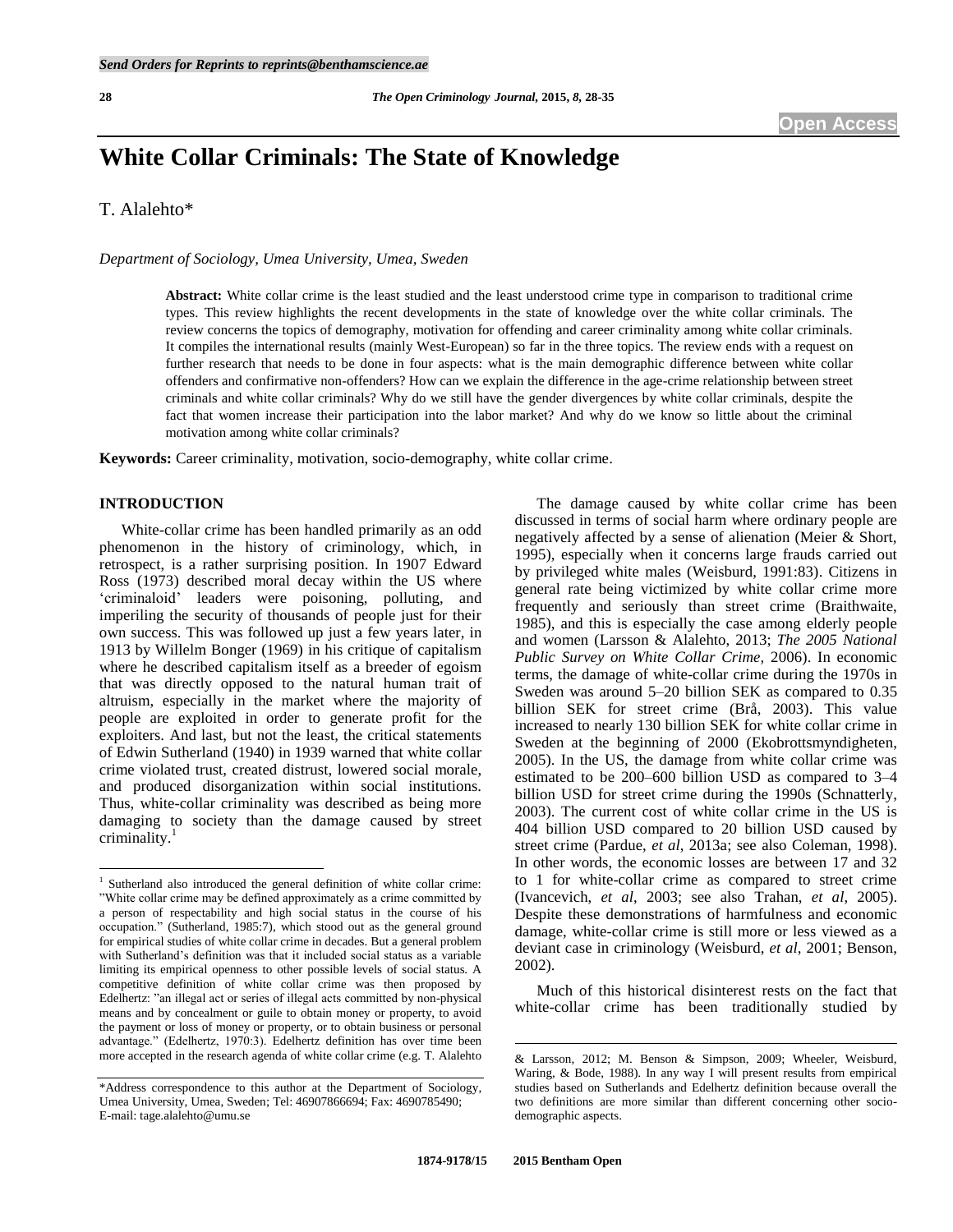sociologists and thus disregarded as a criminological matter in criminology as a field of its own right. Critical nonlegalistic, radical-oriented, and qualitative label-oriented sociologists in America (e.g. Simon, 1999) and Britain (e.g. Punch, 1996) broadened the phenomenon to explicitly emphasize the investigation of power, influence, and trust by powerful groups involved in immoral, but not necessarily illegal, acts (Braithwaite, 1985; Schlegel & Weisburd, 1994). This lack of a criminality perspective was also because critical sociologists inspired sociologists of deviance to further blur the distinctions between illegal acts and other stigmatized behaviors (alcohol abuse, gambling, stigmatized behaviors (alcohol abuse, gambling, homosexuality, etc.) by powerful groups. The consequence was that white collar criminality ended up in a scientific no man's land (Croall, 2001; Nelken, 2002; Simpson & Weisburd, 2009).

But things began to change during the 2000s with highly cited work investigating white collar crime in the field of criminology (Alalehto & Persson, 2013). This research was associated with an increasing number of empirical investigations, and not just those focusing on egregious, media attended, and largely atypical cases (Benson & Moore, 1992). The main focus of these investigations was to determine the characteristics of the average white-collar criminal. At the same time, this research reshaped the understanding of earlier results in the field of white collar crime concerning topics such as theoretical developments, punitiveness, prevention, and control (Simpson, 2013).

In this article, we discuss the current state of knowledge concerning demography, motivation, and career criminality among white-collar criminals. One characteristic that makes white collar criminals of particular interest in the field of criminology is that these people of high socioeconomic status are not ordinarily associated with crime (Poortinga, *et al*, 2006; Soothill, *et al*, 2012; Weisburd *et al*., 2001). Thus, they serve as an anomaly in the field by not taking the route of criminal thinking or a criminal lifestyle. Instead, they try to form relationships with other persons or professions that should protect them from developing a criminal identity (Walters & Geyer, 2004). Therefore, one aspect that has to be discussed is the idiosyncratic functions of antisocial conduct among white collar criminals compared to street criminals (DeLisi & Piquero, 2011). This discussion demands that white collar criminals should be investigated as objects for developmental and life-course approaches in order to follow the trajectories of their criminal careers (Piquero & Benson, 2004). This aspect is still underdeveloped in research on white collar crime compared to research on street criminality (Benson, 2013), although there are a few exceptions (Menard, *et al*, 2011; Onna, *et al*, 2014; Weisburd m.fl., 2001).

Another aspect that needs to be investigated is the predicted prevalence of white-collar crime in the future. Several investigations by social scientists exploring social group mobility show that white collar professions in Western European economies increase due to increases in educational level, overall economic development, immigration waves, and democratic traditions (e.g. Esping-Andersen & Wagner, 2012; Hout, 2010; Yaish & Andersen, 2012). These factors

are suspected to lead to an increase in white-collar criminality in Western European countries (Benson, 2002).

Based on the historical context of criminology research, important questions to answer are who is the typical white collar criminal? What is known about white-collar crime motivation? And what are the differences between career criminals and one-time offenders? However, the currently available research is not able to explain the phenomenon completely, at least not at the same level as the explanations for street criminality. The project of white-collar crime research is still a descriptive project, but to be able to explain a phenomenon we have to describe the phenomenon by providing the ‗facts' with the highest empirical precision possible. Thus there is a need to provide an overall description of the specific qualities that characterize white collar criminals today (Benson, 2013; Poveda, 1994).

## **WHITE-COLLAR CRIME: A GLOBAL OVERVIEW**

Investigations into the white-collar criminal are not yet a fully global research enterprise. However, this research has begun to expand beyond its historical concentration in Anglo-American countries (the US and the UK) by extending quantitative and qualitative data sampling to several other countries, including Germany (Blickle, *et al*, 2006; Cleff, 2013), Austria (Noll, 2014), the Netherlands (Onna *et al*., 2014), Italy (Merzagora, *et al*, 2014), Sweden (Alalehto & Larsson, 2008, 2012; Ring, 2003; Kardell & Bergqvist, 2009), Norway (Gottschalk, 2013; Gottschalk & Glasø, 2013), Finland (Häkkänen-Nyholm & Nyholm, 2012; Kankaanranta & Muttilainen, 2010), Israel (Shechory *et al*., 2011), Australia (Freiberg, 1992; Duffield & Grabosky, 2001), Canada (Gagnon, 2008; Ouimet, 2011; Paquette, 2010), and China (Deng, Zhang, & Leverentz, 2010). But, of course, much of the research has still been performed in the UK (e.g. Croall, 1989; Croall, 1992; Levi, 1993; Levi, Burrows, Fleming, & Hopkins, 2007; Slapper & Tombs, 1999) and the US (e.g. Coleman, 1987; Pontell & Calavita, 1993; Shover & Hochstetler, 2006; Vaughan, 1983; Wheeler, *et al*, 1988).

Most of the investigations have been case studies or cross-sectional studies (e.g. Alalehto & Larsson, 2012; Kankaanranta & Muttilainen, 2010; Vaughan, 1983). There have only been a few longitudinal investigations (Holtfreter, Beaver, *et al*, 2010; Weisburd, 1991; Lewis, 2002; Soothill *et al*., 2012; Weisburd *et al*., 2001; Onna *et al*., 2014), idiosyncratic investigations (Benson & Walker, 1988; Benson & Moore, 1992; Kerley & Copes, 2004; PWC, 2001- 2012; Ring, 2003) and comparative investigations, which have mostly compared countries in Europe (Alalehto & Larsson, 2008, 2012; Bussmann & Werle, 2006; Karstedt & Farrall, 2007). In addition to these investigations, there have also been global surveys conducted by forensic accounting firms such as PwC, KPMG, and Deloitte.

# **Demography**

Around 80% of white collar criminals are men (Benson, 2002; Bussmann & Werle, 2006; Kardell & Bergqvist, 2009; Ring, 2003; Wheeler *et al*., 1988; Weisburd, 1991; Weisburd *et al*., 2001; Gottschalk & Glasø, 2013), and this mirrors the general gendered occupational division in society where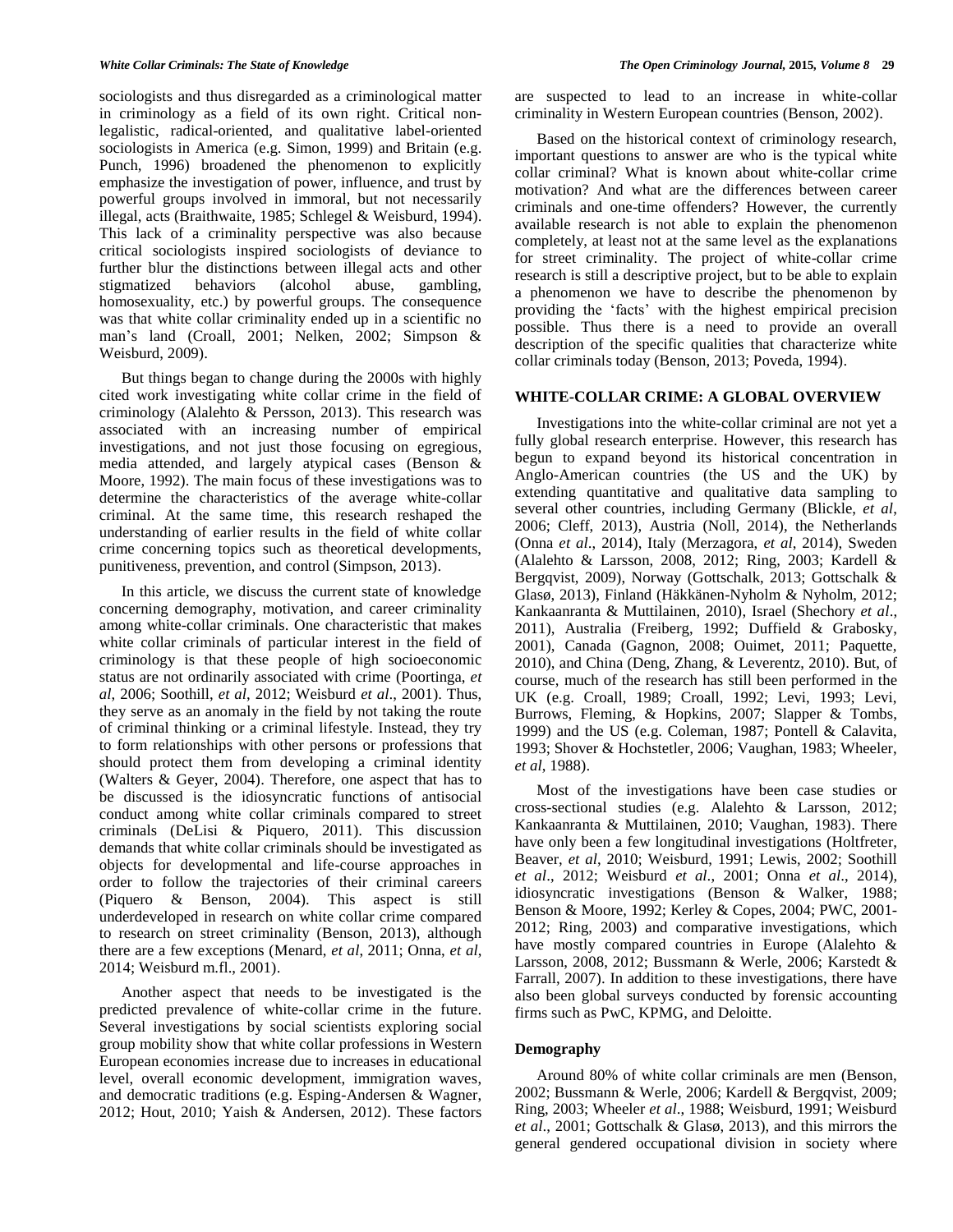women tend to have lower-level positions than men (Deng *et al*., 2010; Ring, 2003; Gottschalk & Glasø, 2013; Steffensmeier, *et al*, 2013). However, this pattern depends on what level of crime we look at. If the white-collar crime is of low complexity (so-called pink-collar crimes such as asset misappropriation, corruption, fraudulent statements, corruption, fraudulent statements, embezzlement, etc.) then the sex ratio is more balanced compared to more complex crimes such as antitrust violations, security fraud, etc. (Wheeler *et al*., 1988; Dodge, 2008; Lewis, 2002; Holtfreter, 2005; Poortinga *et al*., 2006; Weisburd, 1991; Gottschalk & Glasø, 2013).

The mean age of white collar criminals is around 40–45 years (Wheeler *et al*., 1988; KPMG, 2011; Weisburd, 1991; Weisburd *et al*., 2001; Benson, 2002; Holtfreter, 2005; Poortinga, 2006; Bussmann & Werle, 2006; Alalehto & Larsson, 2008; Kardell & Bergqvist, 2009; Ring, 2003; Soothill *et al*., 2012; Kerley & Copes, 2004; Gottschalk, 2013; Onna *et al*., 2014). The explanation for this is similar to the gendered division, younger people have not had the same opportunity to start a business or establish themselves in the labor market so as to engage in white-collar crime to the same degree as middle-aged people (Ring, 2003).

The majority of white collar criminals belong to the ethnic majority in the country (Alalehto & Larsson, 2008; Benson, 2002; Daly, 1989; Kardell & Bergqvist, 2009; Kerley & Copes, 2004; Klenowski, Copes, & Mullins, 2010; Poortinga *et al*., 2006; Walters & Geyer, 2004; Weisburd, 1991; Wheeler *et al*., 1988). However, ethnicity is a variable that shows some contextual variation at least between Sweden and the US where non-white white collar offenders are treated more harshly than white-collar offenders in the sentencing process (Benson & Walker, 1988). This observation is contradicted by the observation that white collar offenders of high social status tend to be treated more harshly than other categories of white collar offenders (Weisburd, 1991), but this itself is indirectly criticized by the observation that ethnic minorities are treated equally with the ethnic majority group when it comes to white collar crime (Ring, 2003). This situation is distinctly different from that of non-white collar offences where belonging to an ethnic minority has a significantly greater effect on the person's ability to become employed after their incarceration (Kerley & Copes, 2004).

White collar criminals tend to be married (Benson, 2002) and this means that there are responsibilities for family care before, during, and after conviction (Klenowski *et al*., 2010). The recidivist rates are very low for married white collar offenders (Weisburd *et al*., 2001), but at the same time there is a higher divorce rate among white collar criminals (Klenowski *et al*., 2010) than among street criminals (Weisburd, 1991; Walters & Geyer, 2004) or among the general population (Ring, 2003; Alalehto & Larsson, 2008). In the past when divorce was not as acceptable as it is today, a frustrated and unhappy marriage could lead a potential offender into a state of depression, exhaustion, or indifference that could lead to the criminal behavior (Riemer, 1941). Female offenders have been shown to be more overrepresented by divorce and family caretaking (Daly, 1989; Haantz, 2002; Shechory, *et al*, 2011) than male offenders.

The white-collar criminal's criminal history varies depending on what type of crime the offender has been convicted of. Those who have been convicted of antitrust violations generally have no previous prosecution compared to those convicted of credit card fraud, false claims, mail fraud, or tax evasion where half of all offenders have a previous conviction (Benson, 2002; Benson & Moore, 1992; Ring, 2003; Onna *et al*., 2014; Ragatz & Fremouw, 2010; Weisburd *et al*., 2001; Wheeler *et al*., 1988). In general, white collar criminals are characterized by low-rate criminality (having an average of 1–3 convictions) (Alalehto & Larsson, 2008; Benson, 2002; Holtfreter, *et al*, 2010; Kerley & Copes, 2004; Soothill *et al*., 2012). However, there are exceptions to these general results depending on whether the offender begins his or her criminal career in white collar criminality or street criminality (Lewis, 2002; Onna *et al*., 2014). If the offender mixes their crimes with street criminality (especially if the first crime is a street crime and then this is mixed with white collar crime) then the offenders tend to be more often men and of equal ethnic distribution and a significantly younger mean age compared to pure white collar offenders (Lewis, 2002). Female offenders are less likely to have prior convictions despite the fact that they commit a greater number of low-complexity white collar crimes than men (Wheeler *et al*., 1988; Ring, 2003). Although they are convicted less often, women are charged with crimes significantly more often than men (Lewis, 2002).

In general, white-collar criminals have regular incomes according to their occupations as employers or in a typical middle class profession (Alalehto & Larsson, 2008; Gottschalk & Glasø, 2013; Kerley & Copes, 2004; Onna *et al*., 2014; Riemer, 1941; Ring, 2003). However, the regularity of income and job stability vary depending on what level of crime the offender has been convicted of (Wheeler *et al*., 1988; Kardell & Bergqvist, 2009), the crime type of low or high complexity (Weisburd *et al*., 2001; Gottschalk, 2013), the income distribution among employers (Ring, 2003; Onna *et al*., 2014), and whether the offender belongs to an ethnic minority, the number of prior arrests, the age of onset of the criminal behavior (arrested or incarcerated before 24 years of age), and the total time sentenced (Kerley & Copes, 2004).

White collar criminals exhibit equal or lower unemployment rates compared to the general public and especially to street criminals (Alalehto & Larsson, 2008; Benson, 2002; Weisburd, 1991; Weisburd *et al*., 2001; Poortinga *et al*., 2006; Kardell & Bergqvist, 2009; Ring, 2003). However, this does not apply to all kinds of white collar crime, for example, those convicted of antitrust violations have 0% unemployment while those convicted of mail fraud have 25% unemployment (Wheeler *et al*., 1988; Weisburd, 1991; Weisburd *et al*., 2001). White collar criminals own their own homes to a similar degree as the general population and to a much greater degree than street criminals (Wheeler *et al*., 1988; Weisburd, 1991; Weisburd *et al*., 2001; Benson, 2002; Ring, 2003). Their education level ranges from the same to greater than the general population, and this depends on what type of white collar crime the offender has been convicted of (Alalehto & Larsson, 2008; Bussmann & Werle, 2006; Wheeler *et al*.,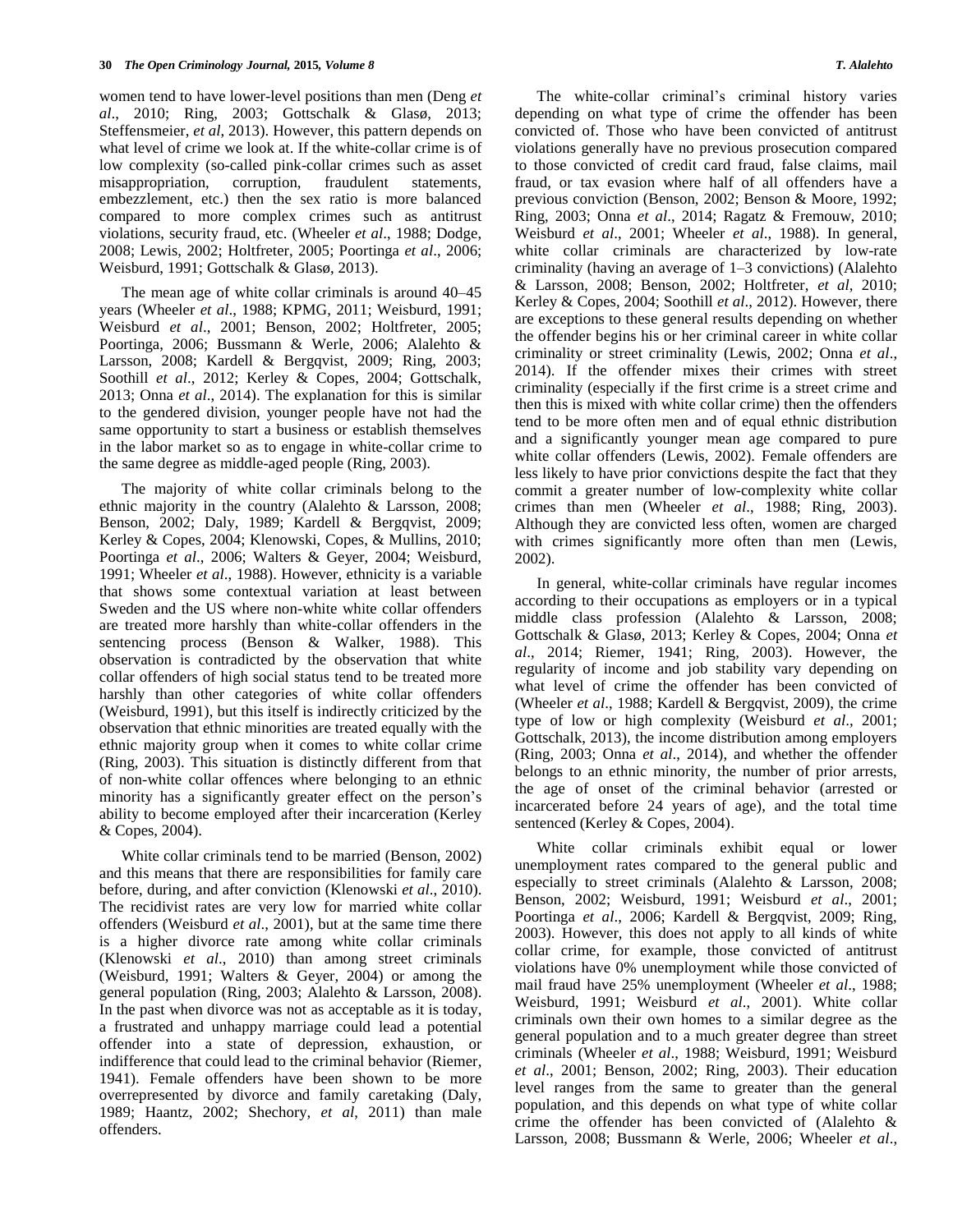1988; Weisburd, 1991; Weisburd *et al*., 2001; Poortinga *et al*., 2006; Kardell & Bergqvist, 2009; Schoepfer & Piquero, 2006; Benson & Moore, 1992; Soothill *et al*., 2012; Walters & Geyer, 2004).

In general, the white collar criminal shows a higher level of socioeconomic status in terms of prestige, income, and education than the general public (Bussmann & Werle, 2006; Wheeler *et al*., 1988; Weisburd, 1991; Weisburd *et al*., 2001; Soothill *et al*., 2012; Gottschalk & Glasø, 2013). This socioeconomic status is often inherited by the offender's father's socioeconomic position as an employer (Ring, 2003).

Compared to street criminals, white collar criminals show just one half (25%) the number of adaptations or learning problems during their education and less than half the number of problems with social adjustment (21%) (Benson, 2002; Weisburd *et al*., 2001). Adaptions and adjustment problems are especially common among those white-collar offenders who have admitted to or been convicted of low complexity crimes such as mail fraud and false claims (Benson & Moore, 1992), credit card fraud and check fraud (Holtfreter *et al*., 2010), and career offenders (Weisburd *et al*., 2001). Around 6% to 10% of white-collar criminals have been abused or neglected as a child and around 6% to 10% have reported that they have one or more criminal family members or friends. However, this is significantly less than what street criminals report, which is around 17% to 20% reporting abuse or neglect and 18% to 20% having a criminal family member or friend (Benson, 2002; Kerley & Copes, 2004; see also Shechory *et al*., 2011).

In general, white collar criminals suffer from at least one emotional, marital, or substance abuse problem over the course of their lives (Weisburd, 1991; Soothill *et al*., 2012). Around 7% of low-frequency offenders have problems with drug abuse and around 5% have alcohol abuse problems. For career offenders, however, these numbers are much higher with about 20% reporting drug abuse and 9.5% reporting alcohol problems (Weisburd *et al*., 2001, see also Onna *et al*., 2014). In a comparative study of a sample of embezzlers (a low complexity crime) the offenders had a higher rate of substance abuse than the general population but only onefourth the rate of substance abuse as non-violent street criminals (Poortinga *et al*., 2006). An interesting issue with regard to health problems among white-collar criminals is the observation that tax evaders in Sweden have a slightly higher mortality rate than the general population. This difference is also clearly gendered, were convicted female tax offenders have a 2% higher mortality rate than both the general population and male tax offenders (Ring, 2003).

White collar criminals tend to be more religious than street criminals (Benson, 2002) but less so than the general population (Alalehto & Larsson, 2008). In addition, white collar criminals tend to vote less often than the general public (Schoepfer & Piquero, 2006). White collar criminal's financial assets vary significantly according to gender (Gottschalk & Glasø, 2013) and depend on what kind of crime the offender has been convicted of (Weisburd, 1991; Weisburd *et al*., 2001; Benson, 2002; Onna *et al*., 2014). For example, antitrust violators tend to have significant financial assets compared to embezzlers, but embezzlers in general

have about three times greater financial assets than street criminals (Wheeler *et al*., 1988; Weisburd, 1991).

# **Motivation**

The matter of motivation among white-collar criminals is related to the discussion of self-control. According to the general theory of crime, crime and social deviance are just two parts of the same coin and criminals are people with a propensity for antisocial conduct who lack social conformity (Gottfredson & Hirschi, 1990). Empirical investigations have shown, however, that this postulation is not fully verified for white-collar criminals. The frequency of white-collar criminals with antisocial conduct problems is rather small (no more than 15%) compared to street criminals where almost half have such conduct problems (Benson & Moore, 1992; Lewis, 2002). Instead, white-collar criminals tend to conduct themselves in a similar manner as non-offenders indicating considerable self-control, not less (Shechory *et al*., 2011). Thus, the issue becomes a question of what the difference is for white-collar criminals when it comes to motivation (Benson & Moore, 1992).

Greed is a commonly proposed factor behind white collar crime (Bucy, *et al*, 2008), but this is also a commonly disputed factor because the majority of white collar criminals are motivated to enhance the profits of their firm and not to primarily benefit themselves. In addition, if there is a personal reason to commit the crime the offender is usually more motivated to avoid losing than to gain for their own sake (Heath, 2008; Engdahl, 2010). Of course, this does not mean that financial gain is not important as a motivational factor (Bussmann & Werle, 2006; Bucy *et al*., 2008). In fact, it has some undisputed empirical support in general (Dellaportas, 2013; Hollow, 2014). Financial gain is a significant factor if it is linked to psychological factors such as ethical flexibility, resilience, self-restraint, arrogance, and entitlement and to whether the individual has the capacity to cope with the pressure to achieve financial gain for themselves (to get and keep a good job, to be successful, etc.) or for the company they work for (to meet particular financial goals). In general, people can withstand such pressures, but those who cannot sometimes choose to cut the corners by adopting a coping strategy that prioritizes ethical flexibility, resilience, lower self-restraint, a higher degree of arrogance, entitlement, etc. (Shover & Hochstetler, 2006; Shover, *et al*, 2012; Heath, 2008; Dellaportas, 2013). Even here there is a gendered division. Female offenders are mainly motivated by family reasons, and there is typically a non-financial pressure and a need-based justification that is often influenced by their close personal relationship with their male spouse or by occupying a strategic position within a company where they are manipulated by men (Daly, 1989; Steffensmeier *et al*., 2013).

Related to the discussion of motivation is the issue of personality (Listwan, *et al*, 2010; Cleff, 2013). There is consensus within the literature that some specific personality traits recur in white-collar criminality. A rather general observation is that white-collar criminals tend to have lower levels of conscientiousness, agreeableness, and self-restraint compared to white-collar professionals in general. In addition, white collar offenders also tend to be more anxious,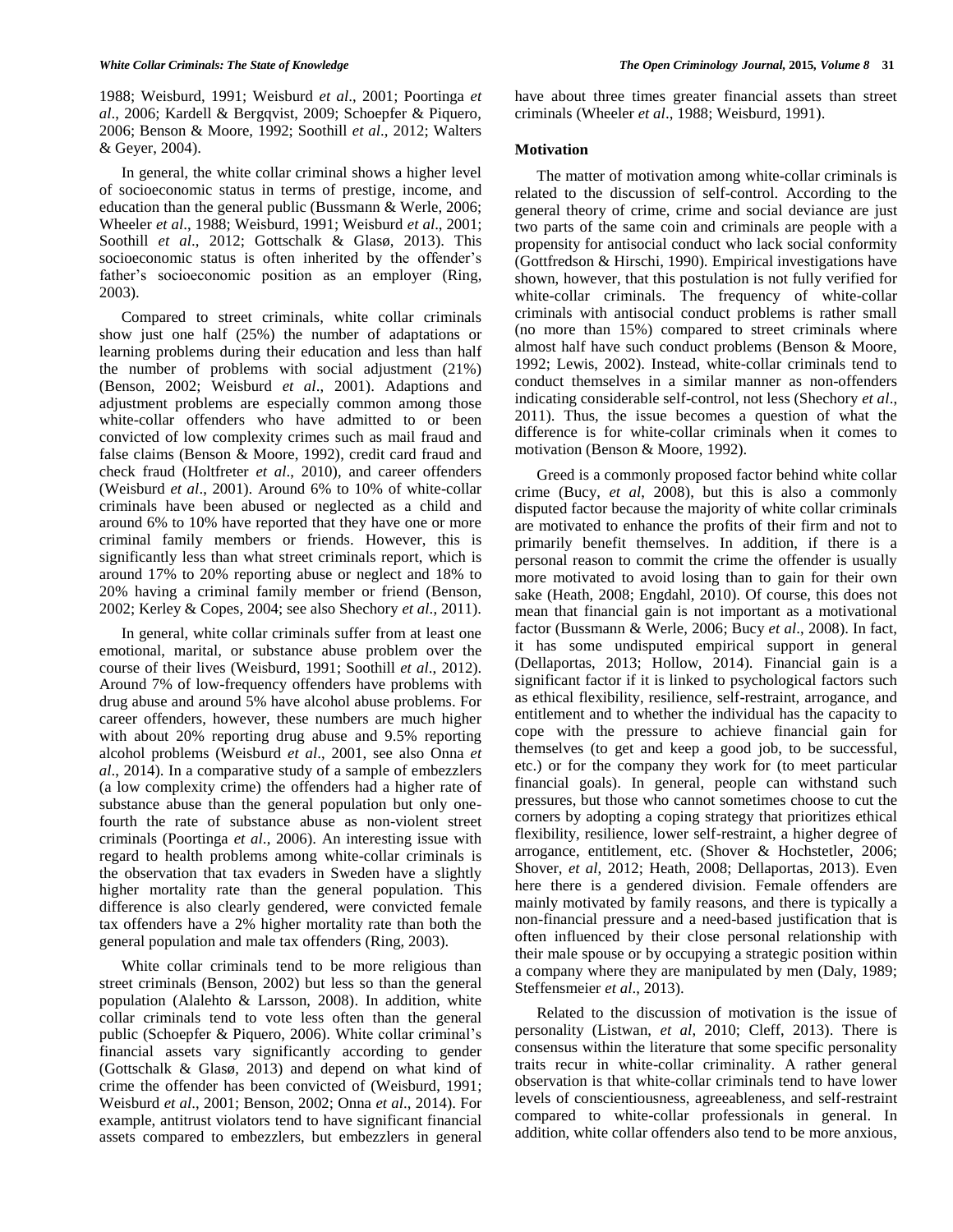neurotic, and extroverted than white collar professionals in general (Alalehto, 2003; Blickle *et al*., 2006; Collins & Bagozzi, 1999; Collins & Schmidt, 2006; Feeley, 2006; Ragatz & Fremouw, 2010; Listwan *et al*., 2010).

A related issue to personality traits, but with significantly less empirical evidence to support it, is the issue of psychological disorders, especially the prevalence of psychopathies such as narcissism and Machiavellianism (Knecht, 2006; Ray & Jones, 2011; Perri, 2011; Perri, 2013). Psychopathy is in general connected to antisocial conduct such as ruthless decision-making (callousness, grandiosity, and manipulation) and low self-control (impulsivity, irresponsibility, and poor behavioral control) (Pardue, *et al*, 2013b). Psychopathy appears to be overrepresented among corporate leaders (about 6%) compared to the general public (about 1.5%) (Babiak, *et al*, 2010). Research has shown a correlation between psychopathy (especially Machiavellianism, which describes people who are less ethically oriented) and white collar criminality (Poortinga *et al*., 2006; Ray & Jones, 2011). There is also evidence for a significant correlation between narcissism and white collar criminality (Blickle *et al*., 2006; Perri, 2011). In general, however, the majority of white collar criminals do not suffer from psychological disorders (Heath, 2008).

Social influence as a motivational matter is related to situational factors that trigger the offenders (Piquero & Benson, 2004), and these factors include the *need for control*, *risk-option decision making*, and *fear of falling* (Bucy *et al*., 2008; Shover *et al*., 2012). The need for control refers to individuals who are assertive, decisive, and active. They tend to be anxious neurotics who seek to control the situation both now and in the future. However, if their actions fail they will not take any responsibility for the failure or will blame the failure on external factors (Bucy *et al*., 2008). The empirical support for this approach is mixed and confusing. It is not clear that a need for control (futureoriented control) is unrelated to low self-control (here-andnow action) to determine if the intent to commit a crime was based on a need for control that is separate from low selfcontrol (Piquero, *et al*, 2005; Schoepfer, *et al*, 2014).

Risk-option decision making refers to individuals who foresee negative financial outcomes for their business and thus have a tendency to take more advanced risks. They can either be inspired by a role model or by stress leading to desperate actions (Shover *et al*., 2012). The empirical support for this is rather well established in terms of lowfrequency offenders who take advantage of a situation only when they perceive a crisis (Weisburd *et al*., 2001). Crisis responders make up the majority of white collar offenders (up to 70%) (Piquero & Weisburd, 2009) and this shows that if a crisis responder perceives a threat to something of high value it can influence them to embrace illegitimate means if no other options are available (Engdahl, 2011). A related structural condition for this hypothesis is the increase of women in the labor force since the 1980s and the increasing number of single mothers who are responsible for child rearing. These appear to be correlated to the increase in female white collar offenders during the same period because women now have greater responsibilities for both

earning money and managing the living expenses for their families (Haantz, 2002).

Fear of falling refers to the fear of losing professional, financial, or social status. Studies have shown that individuals tend to defend their position by any means necessary to preserve their material and social wealth for themselves and their families (Bucy *et al*., 2008), but the empirical support for this is mixed. On one side, the fear of falling can have a tendency to deter instead of trigger the potential offender, i.e. the potential offender becomes more moralistic and risk avoiding and less benefit oriented than before (Piquero & Piquero, 2011). On the other hand, investigations of female offenders show that they try to recover from family emergencies or to avoid poor family economic conditions by engaging in white collar crime, which is in contrast to the career motivation that is often seen in male offenders (Alalehto, 1999; Daly, 1989; Zietz, 1981). This indicates that there are less of non-financial pressures that lead to white collar crime (Dellaportas, 2013; Hollow, 2014).

A related topic to motivation is the rationalization or neutralization by the offenders. The research clearly shows that white-collar offenders often seem to be fully aware that they have performed an improper act, but not a criminal act. They do not associate themselves with a criminal lifestyle or criminal thinking; they are just ordinary people accused of something they cannot be responsible for. For this reason, white collar offenders often use rationalization ('I didn't steal it, I just borrowed it') (Cressey, 1953) or neutralization (by excusing: ‗It was one-off incident' or by justifying: ‗It was the right thing to do, considering the circumstances') (Sykes & Matza, 1957) to legitimate their decisions (Azarian & Alalehto, 2014; Benson, 1985; Benson & Walker, 1988; Copes, 2003; Jacobsson, 2012; Klenowski *et al*., 2010; Shover, *et al*, 2003).

# **Career Criminality**

In modern criminological research, the onset, duration, and desistance of the offender's criminal career have become the central issues in the topics of life-course and developmental theory (Farrington, 2008; Laub & Sampson, 2003; Piquero, Farrington, & Blumstein, 2007). The issue concerns the differences between the 'one-timer' and the career criminal (those with four or more convictions) concerning background, occupational career, family life, etc. The life-course approach has begun to catch on in investigations of street criminality, especially juvenile delinquency, but it has not yet reached the field of white collar crime to a significant degree (Piquero & Benson, 2004).

The few investigations that discuss career criminality (Benson, 2002; Lewis, 2002; Soothill *et al*., 2012; Weisburd *et al*., 2001; Onna *et al*., 2014) show that only a small percentage of white collar criminals can be considered career criminals. Weisburd *et al* (2001) and Piquero and Weisburd (2009) classify 5% as ‗chronic criminals', and Onna *et al*  $(2014)$  classify 4% as 'stereotypical criminals' with a crime rate of 2.3 per year compared to 0.41 crimes per year by 'adult-onset offenders'. Lewis (2002) and Soothill *et al.* (2012) show that less than 1% of career white collar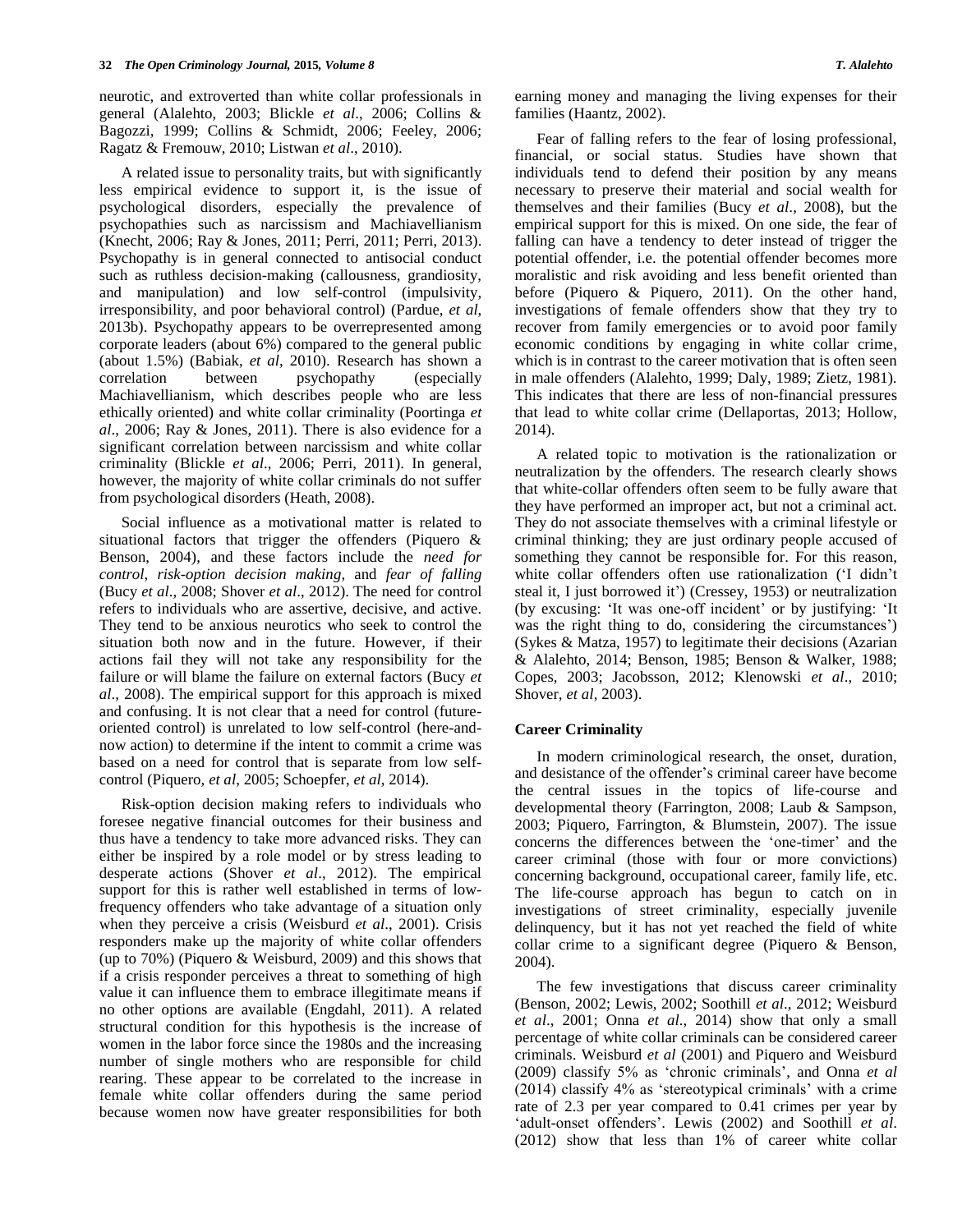criminals are 'pure' white collar criminals meaning that they have not mixed their criminality with any street criminality. However, among white collar criminals who mix white collar and street crime, 46% (Lewis, 2002) or 20% (Soothill *et al*., 2012) of the selected population could be considered career criminals.

The characteristics of the career white collar criminal include engaging in a mix of white collar and street crime, being male, being younger (under 30 years), having a low education level, having two or more emotional or drugrelated problems, and living alone (Lewis, 2002; Soothill *et al*., 2012). It is especially notable that career white-collar criminals show lower self-control in general compared to career street criminals, and this distinguishes them categorically from one-time white-collar offenders (Weisburd *et al*., 2001:88). The characteristics of career white-collar offenders seem to be based on whether the white-collar criminal's first offense is a white-collar crime or a street crime. If it is a street crime, then this population consists more of young men who are ethnic minorities. For those who engage only in white-collar crime, the population consists predominantly of middle-aged white men (Lewis, 2002: 124-129).

The differences in the characteristics of career whitecollar criminals include the onset, duration, and desistance of the criminal behavior. Depending on whether the offender starts with a street crime or a white collar crime and if the offender sticks to only white collar crime or mixes it with street crime has a significant influence on the age–crime relationship. The onset of criminal behavior is usually younger if the offender mixes crimes and starts with street crime and is usually older if the offender is a 'pure' white collar criminal. The duration of the criminal behavior is on average 14.5 years, but this depends on many different factors. The offenders tend to stop their criminal behavior at around 50 years of age independent of the onset or duration of the criminal behavior (Onna *et al*., 2014; Weisburd *et al*., 2001).

# **RESEARCH NEEDS**

From a thematic point of view, the number of longitudinal investigations into white collar criminals' life trajectories is still small compared to the number of lifecourse studies of street criminality (DeLisi & Piquero, 2011). We do know that white-collar criminals diverge in several demographic characteristics from street criminals, but we do not know in any specific way how the life courses of whitecollar criminals diverge from those of non-offenders. The data on life-course approaches are lacking and cover aspects of the white collar criminal's life that are too vague to deduce any general empirical mechanisms. For example, there is strong evidence that low self-control is a central mechanism behind street criminality (e.g. DeLisi, 2001; Delisi, *et al*, 2003) but not for white collar criminality except for low complexity fraud carried out by men (Holtfreter *et al*., 2010). This is a disturbing situation concerning the research on white-collar criminals; we cannot credibly identify any central mechanism(s) that can be used to explain the divergence of white-collar criminals from non-offenders.

Another topic related to the lack of longitudinal investigations is the age–crime issue (Onna *et al*., 2014). White-collar criminals differ as a group with some criminals committing their crimes as adolescents and some in middle age, but the majority commit their crimes in late middle age. This difference is central to understanding the mechanism of why such crimes arise in general in late middle age and not before, especially if we compare this to street criminals. An important question to ask is why street crime peaks during adolescence but white-collar crime peaks in middle age. The research in this field has not yet provided any credible answers to this question (Shover & Hochstetler, 2006:133).

Another topic of central relevance is the gendered differences seen in white-collar crime, especially the differences in whether the crime is of high or low complexity and the differences in motivation behind the criminality. Structural conditions such as an increasing number of women in the labor market combined with a greater responsibility for family seems to be a significant motivational push-factor. The increase of women in the labor market provides more opportunities for women to act criminally in general, and this is especially the case if they are motivated by stressful living conditions in taking care of their family. This is an aspect that should be more carefully investigated in the future.

A fourth topic of relevance is the rather poorly investigated field of motivations behind white-collar criminality. This is especially the case if we compare it to investigations of demographics and patterns of rationalization behind white collar criminality that provide many more specific details of the characteristics of white collar criminals and how they legitimate their crimes. This is actually rather surprising considering that in general the most interesting topic is the offender's motivation for engaging in white-collar crime.

### **CONFLICT OF INTEREST**

The author confirms that this article content has no conflict of interest.

# **ACKNOWLEDGEMENTS**

Declared none.

## **REFERENCES**

- Alalehto, T. (1999). Finns där ett kön bakom ekonomisk brottslighet? *Retfärd. Nordisk Juridisk Tidsskrift*, *22*(2), 53-62.
- Alalehto, T. (2003). Economic crime: does personality matter? *international Journal of Offender Therapy and Comparative Criminology*, *47*(3), 335-355.
- Alalehto, T.I., & Persson, O. (2013). The Sutherland tradition in criminology: a bibliometric story. *Criminal Justice Studies*, *26*(1), 1-18.
- Alalehto, T., & Larsson, D. (2008). Vem är den ekonomiske brottslingen? En sociodemografisk profilstudie av 23 länder. In: Alalehto, T., & Larsson, D. (eds), *Den ljusskygga ekonomin: organiserad och ekonomisk brottslighet*. Umeå: Umeå universitet.
- Alalehto, T., & Larsson, D. (2012). Who is the economic criminal? : a comparison between countries and types of crime. *Sociologisk Forskning*, *49*(1), 25-44.
- Azarian, R., & Alalehto, T. (2014). Patterns in account-giving among white collar criminals. *Deviant Behavior*, *35*(2), 101-115.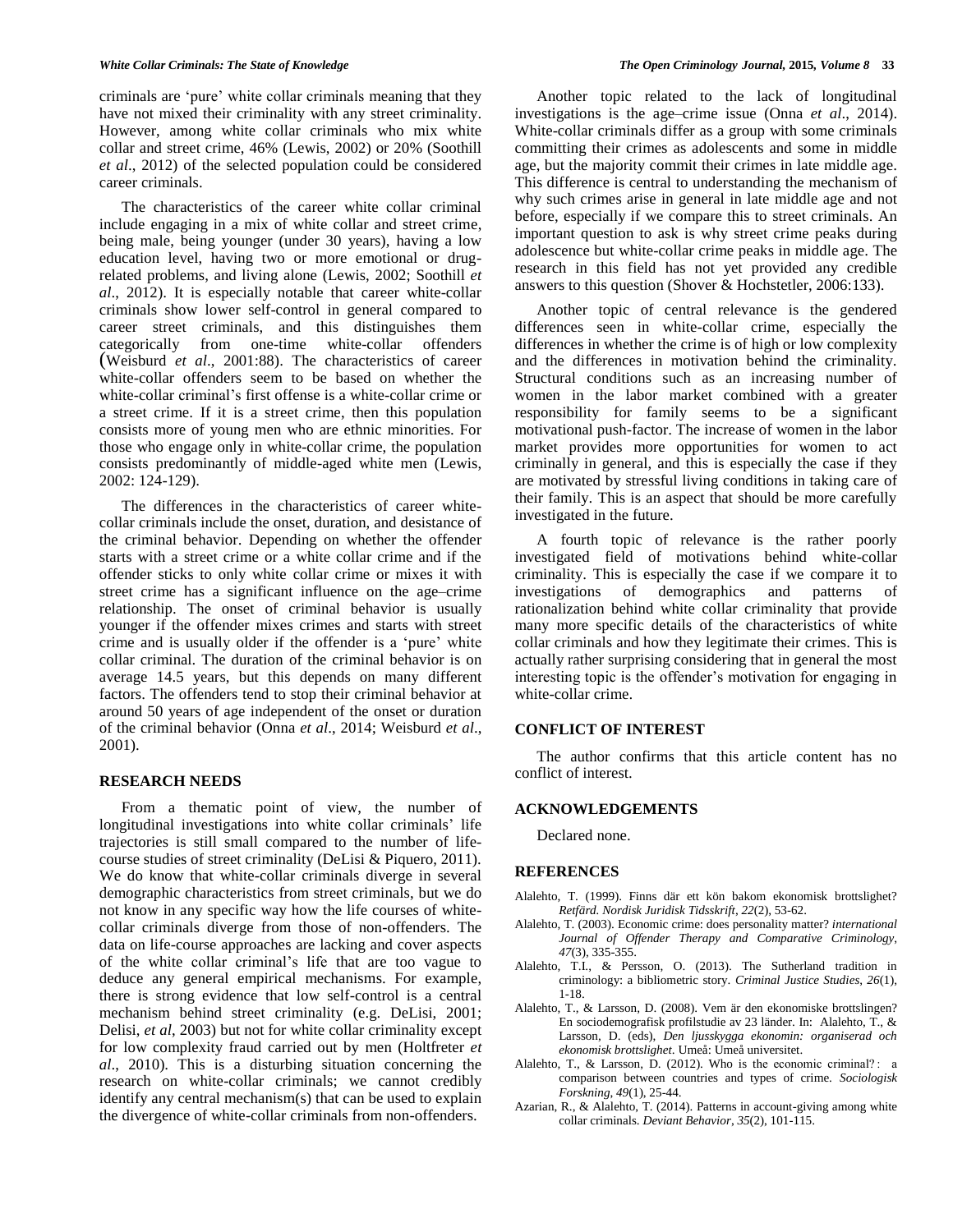### **34** *The Open Criminology Journal,* **2015***, Volume 8 T. Alalehto*

- Babiak, P., Neumann, C.S., & Hare, R.D. (2010). Corporate psychopathy: Talking the walk. *Behavioral Sciences & the Law*, *28*(2), 174-193.
- Benson, M.L. (1985). Denying the guilty mind: accounting for involvement in a white‐collar crime. *Criminology*, *23*(4), 583-607.
- Benson, M.L. (2002). *Crime and the life course : an introduction*. Los Angeles, CA: Roxbury.
- Benson, M.L. (2013). Editor's Introduction—White-Collar Crime Bringing the Offender Back In: *Journal of Contemporary Criminal Justice*, *29*(3), 324-330.
- Benson, M. L., & Moore, E. (1992). Are White-collar and common offenders the same? An empirical and theoretical critique of a recently proposed general theory of crime. *Journal of Research in Crime and Delinquency*, *29*(3), 251-272.
- Benson, M.L., & Walker, E. (1988). Sentencing the White-Collar Offender. *American Sociological Review*, *53*(2), 294-302.
- Blickle, G., Schlegel, A., Fassbender, P., & Klein, U. (2006). Some personality correlates of business white-collar crime. *Applied Psychology*, *55*(2), 220-233.
- Bonger, W. (1969). *Criminality and economic conditions*. (1<sup>st</sup> eds.) Hardback. Dust Jacket: Indiana University Press.
- Braithwaite, J. (1985). White Collar Crime. *Annual Review of Sociology*, *11*, 1-25.
- Brå Brottsförebyggande rådet Förebygga ekobrott, behov och metoder. Bilaga: enkätundersökning. (2003).
- Bucy, P.H., Formby, E.P., Raspanti, M.S., & Rooney, K.E. (2008). Why do they do it: the motives, mores, and character of white collar criminals. *St. John's Law Review*, *82*, 401.
- Bussmann, K.D., & Werle, M.M. (2006). Addressing crime in companies. *British Journal of Criminology*, *46*(6), 1128-1144.
- Coleman, J.W. (1987). Toward an integrated theory of white-collar crime. *American Journal of Sociology*, *93*(2), 406-439.
- Collins, J.M., & Bagozzi, R.P. (1999). Testing the equivalence of the socialization factor structure for criminals and noncriminals. *Journal of Personality Assessment*, *72*(1), 68.
- Collins, J.M., & Schmidt, F.L. (2006). Personality, integrity, and white collar crime: a construct validity study. *Personnel Psychology*, *46*(2), 295-311.
- Copes, H. (2003). Societal attachments, offending frequency, and techniques of neutralization. *Deviant Behavior*, *24*(2), 101-127.
- Cressey, D.R. (1953). *Other people's money : a study in the social psychology of embezzlement*. Glencoe, Ill.: Free Press.
- Croall, H. (1989). Who is the White-Collar Criminal? *British Journal of Criminology*, *29*(2), 157-174.
- Croall, H. (1992). *White Collar Crime*. Open University Press.
- Croall, H. (2001). *Understanding white collar crime*. Buckingham [England]; Philadelphia: Open University Press.
- Daly, K. (1989). Gender and varieties of white-collar crime. *Criminology*, *27*(4), 769-794.
- Delisi, M. (2001). It's all in the record: assessing self-control theory with an offender sample. *Criminal Justice Review*, *26*(1), 1-16.
- Delisi, M., Hochstetler, A., & Murphy, D.S. (2003). Self-control behind bars: a validation study of the Grasmick et al. scale. *Justice Quarterly*, *20*(2), 241-263.
- DeLisi, M., & Piquero, A.R. (2011). New frontiers in criminal careers research, 2000–2011: A state-of-the-art review. *Journal of Criminal Justice*, *39*(4), 289-301.
- Dellaportas, S. (2013). Conversations with inmate accountants: motivation, opportunity and the fraud triangle. *Accounting Forum*, *37*(1), 29- 39.
- Deng, X., Zhang, L., & Leverentz, A. (2010). Official corruption during china's economic transition: historical patterns, characteristics, and government reactions. *Journal of Contemporary Criminal Justice*, *26*(1), 72-88.
- Duffield, G.M., & Grabosky, P.N. (2001). *The psychology of fraud*. Australian Institute of criminology. Hämtad från http://www.anatomyfacts.com/Research/fraud.pdf
- Edelhertz, H. (1970). *The nature, impact and prosecution of white-collar crime.* Washington.
- Ekobrottsligheten och ekobrottslingarna i ett framtidsperspektiv. (2005).
- Engdahl, O. (2011). White collar crime and informal social control: the case of "Crisis Responders" in the Swedish banking and finance sector. *Sociology Mind*, *01*(02), 81-89.
- Esping-Andersen, G., & Wagner, S. (2012). Asymmetries in the opportunity structure. Intergenerational mobility trends in Europe. *Research in Social Stratification and Mobility*, *30*(4), 473-487.
- Farrington, D.P. (2008). *Integrated Developmental and Life-Course Theories of Offending (Advances in Criminological Theory)*. Transaction Publishers.
- Gagnon, S. (2008). L'évaluation de la structure de personnalité d'un échantillon de fraudeurs québécois judiciarisés.
- Gottfredson, M. R., & Hirschi, T. (1990). *A general theory of crime*. Stanford University Press.
- Gottschalk, P., & Glasø, L. (2013). Gender in white-collar crime: an empirical study of pink-collar criminals. *International Letters of Social and Humanistic Sciences*, (04), 22-34.
- Haantz, S. (2002). Women and White Collar Crime. *National White Collar Crime Center http://www. nw3c. org/downloads/women\_wcc1. pdf*.
- Heath, J. (2008). Business ethics and moral motivation: a criminological perspective. *Journal of Business Ethics*, *83*(4), 595-614.
- Hollow, M. (2014). Money, morals and motives: an exploratory study into why bank managers and employees commit fraud at work. *Journal of Financial Crime*, *21*(2), 4-4.
- Holtfreter, K. (Juli). Is occupational fraud "typical" white-collar crime? A comparison of individual and organizational characteristics. *Journal of Criminal Justice*, *33*(4), 353-365.
- Holtfreter, K., Beaver, K.M., Reisig, M.D., & Pratt, T.C. (2010). Low selfcontrol and fraud offending. *Journal of Financial Crime*, *17*(3), 295-307.
- Hout, M. (2010). Intergenerational class mobility and the convergence thesis: reflections 25 years later. *The British Journal of Sociology*, *61*, 221-224.
- Häkkänen-Nyholm, H., & Nyholm, J.-O. (2012). Psychopathy in Economical Crime, Organized Crime, and War Crimes. I H. Häkkänen-Nyholm & J.-O. Nyholm (Reds), *Psychopathy and Law* (ss 177-200). John Wiley & Sons, Ltd.
- Ivancevich, J.M., Duening, T.N., Gilbert, J.A., & Konopaske, R. (2003). Deterring white-collar crime. *The Academy of Management Executive*, *17*(2), 114-127.
- Jacobsson, K. (2012). Accounts of honesty: refuting allegations of bribery. *Deviant Behavior*, *33*(2), 108-125.
- Kankaanranta, T., & Muttilainen, V. (2010). Economic crimes in the construction industry: case of Finland. *Journal of Financial Crime*, *17*(4), 417-429.
- Kardell, J., & Bergqvist, M. (2009). Equal treatment in Swedish economic crime investigations: do professional specialization and the suspect's social background matter? *Journal of Scandinavian Studies in Criminology and Crime Prevention*, *10*(2), 76-101.
- Karstedt, S., & Farrall, S. (2007). *Law-abiding majority?: the everyday crimes of the middle classes*. Centre for Crime and Justice Studies.
- Kerley, K.R., & Copes, H. (2004). The Effects of Criminal Justice Contact on Employment Stability for White-Collar and Street-Level Offenders. *International Journal of Offender Therapy and Comparative Criminology*, *48*(1), 65-84. http://doi.org/10.1177/0306624X03256660
- Klenowski, P.M., Copes, H., & Mullins, C.W. (2010). Gender, identity, and accounts: how white collar offenders do gender when making sense of their crimes. *Justice Quarterly*, *28*(1), 46-69.
- Larsson, D., & Alalehto, T. (2013). The Reaction towards white collar crime: when white collar crime matters. *The Open Criminology Journal*, *6*(1), 1-9.
- Laub, J.H., & Sampson, R.J. (2003). *Shared beginnings, divergent lives : delinquent boys to age 70*. Cambridge, MA: Harvard University Press.
- Leeper Piquero, N., Lyn Exum, M., & Simpson, S.S. (2005). Integrating the desire–for–control and rational choice in a corporate crime context. *Justice Quarterly*, *22*(2), 252-280.
- Levi, M. (1993). White-Collar Crime: The British scene. *Annals of the American Academy of Political and Social Science*, *525*, 71-82.
- Levi, M., Burrows, J., Fleming, M.H., & Hopkins, M. (2007). *The Nature, Extent and Economic Impact of Fraud in the UK*. *London:* ACPO.
- Lewis, R.V. (2002). *White collar crime and offenders : a 20-year longitudinal cohort study*. San Jose: Writers club press.
- Listwan, S.J., Piquero, N.L., & Van Voorhis, P. (2010). Recidivism Among a White-Collar Sample: Does Personality Matter? *Australian and New Zealand Journal of Criminology*, *43*(1), 156-174.
- Menard, S., Morris, R.G., Gerber, J., & Covey, H.C. (2011). Distribution and correlates of self-reported crimes of trust. *Deviant Behavior*, *32*(10), 877-917.
- Merzagora, I., Pennati, A., & Travaini, G.V. (2014). Psychology and Psychopathology of White collar crime. In: Caneppele, S., &